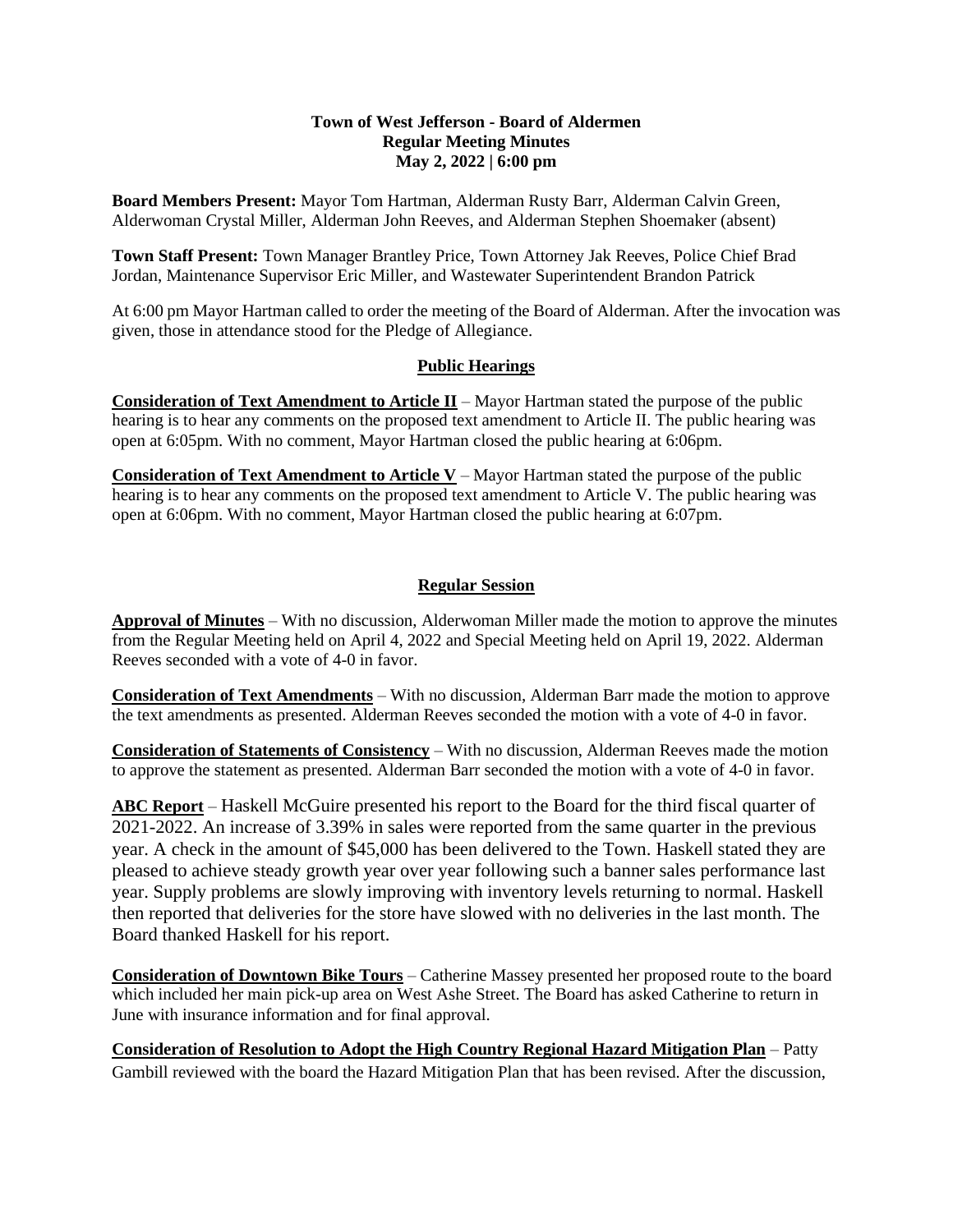Alderman Barr made the motion to adopt the resolution as presented. The motion was seconded by Alderwoman Miller with a vote of 4-0 in favor.

**Consideration of Resolution of Street Closure for Christmas in July** – With no discussion, Alderman Reeves made the motion to approve the resolution as presented. Alderman Barr seconded the motion with a vote of 4-0 in favor.

**Consideration of Amendment for ARPA Grant Project Ordinance** – With no discussion, Alderman Barr made the motion to approve the revised Grant Project Ordinance as presented. Alderwoman Miller seconded the motion with a vote of -0 in favor.

**Tax Release** – With no discussion, Alderman Green made the motion to approve the tax release for Roads End Auto Works. Alderman Barr seconded the motion with a vote of 4-0 in favor.

**Discussion of Board of Adjustment Date** – Mayor Hartman explained that a Board of Adjustment meeting date needs to be set. The Board agreed to meet Monday, April 23 at 5:30pm.

**Police Report –** Chief Jordan gave his report to the Board for the month of April. A total of 339 calls were dispatched through the communications center including 6 motor vehicle crashes, 19 larcenies, 28 drug cases, 93 minor citations, 1 DWI, and other miscellaneous calls. The Board thanked Chief Jordan for his report.

**Water and Wastewater Report –** Wastewater Superintendent Brandon Patrick gave his report to the Board. A total of 2.5 inches of rain were recorded for the month of April. The first part of the sewer lining has been completed. Suez installed a new interior lining in the West Tank. The lining process is completed once every 10 years. The tank was down for about a month but refilled in a few days. The annual water system inspection was completed last month, and everything went well. The filter plant is averaging over 100,000 gallons per day. The Board thanked Brandon for his report.

**Maintenance Report** – Maintenance Supervisor Eric Miller gave his report to the Board. A total of 36 one call tickets, 8 water leaks were reported for the month and 10 trips to the landfill. The park well was pulled, and pipe was replaced. Maintenance has been assisting with the relocation of the water and sewer lines at the old hotel and the raising of meter boxes on North Jefferson Avenue for the sidewalk. A water tap will be installed on Helen Blevins Road as well as a sewer line at New River Brewery. We are awaiting a quote on the repairs to Third Avenue. The board thanked Eric for his report.

**Town Managers Report** – Brantley Price, Town Manager gave his report to the Board. The average daily users of the town Wi-Fi is up to 246 clients per day. A total of \$160,000 in American Rescue Plan funds have been utilized with \$50,000 remaining of the original funds. The second round of funds will be disbursed in August. The High Country Council of Governments assisted with the first report for the ARPA funds due April 30<sup>th</sup>. The North Jefferson sidewalk project was delayed due to 300 feet of bad curb and gutter. The NCDOT has approved to pay for the concrete to place the curb. The aesthetics project team will be cutting and chipping all locust in the plantings. They are also reviewing the area below the billboard due to the rocky ground and may have to substitute some of the plants. Taxes collected to date total 97.6% of the levy. Sales tax for the month of January is flat with a year to date increase of 13%. The TDA is partnering with Our State magazine to do a video promotion in late May or June. The Ashe Shriners are planning their paper drive on May 5-7. The library has updated the story walk throughout the park. The insurance claim on the water damage at the old Catawissa building has been closed since no quotes have been received. Brantley read a letter from DEQ about the outstanding efforts of WWTP Superintendent Brandon Patrick. The requested changes have been made to the budget that will be presented at the June meeting. The board was in consensus not to allow the Christmas in July festival to